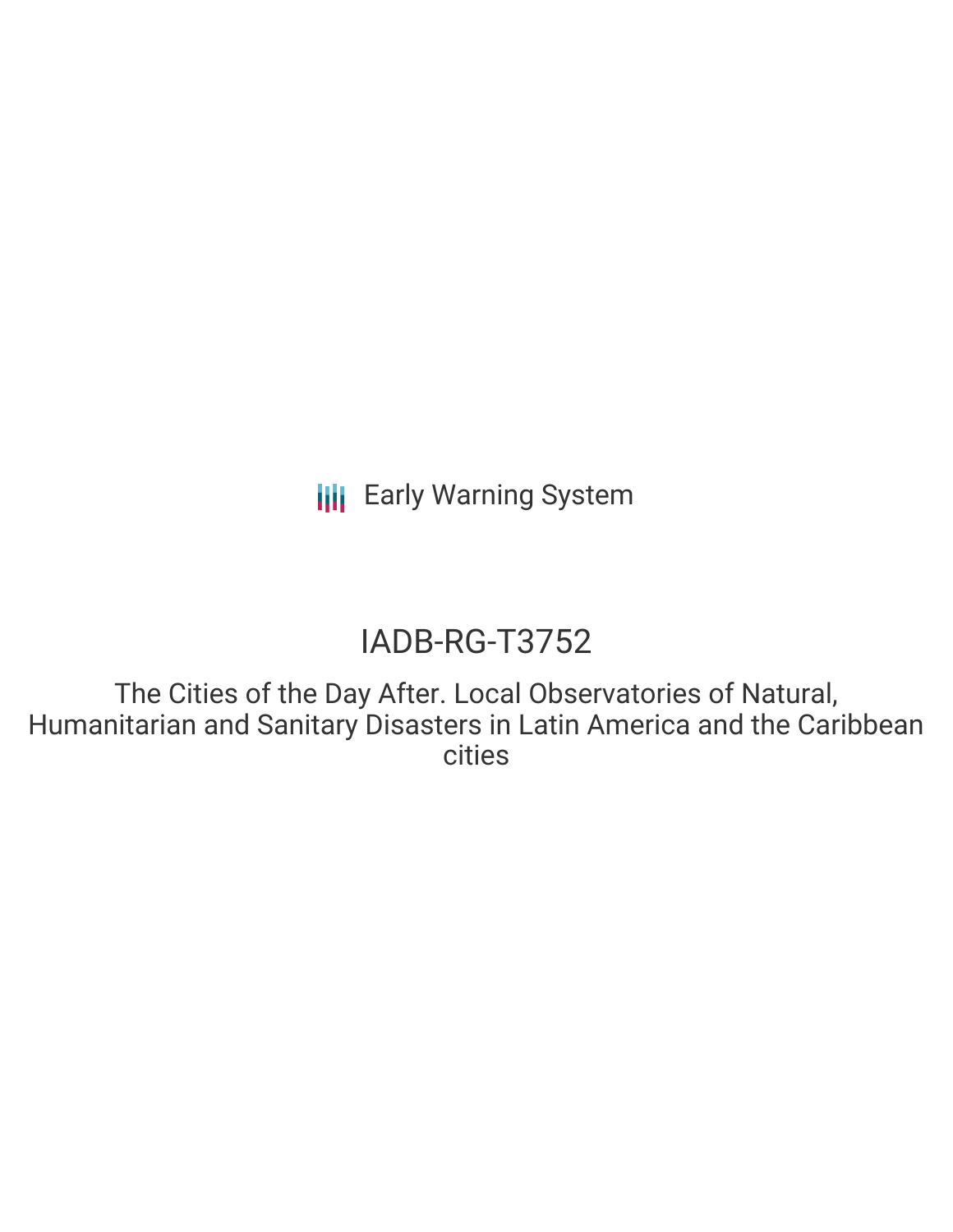

## Early Warning System

The Cities of the Day After. Local Observatories of Natural, Humanitarian and Sanitary Disasters in Latin America and the Caribbean cities

### **Quick Facts**

| <b>Financial Institutions</b>  | Inter-American Development Bank (IADB)                                                      |
|--------------------------------|---------------------------------------------------------------------------------------------|
| <b>Status</b>                  | Approved                                                                                    |
| <b>Bank Risk Rating</b>        |                                                                                             |
| <b>Borrower</b>                | Regional                                                                                    |
| <b>Sectors</b>                 | Construction, Industry and Trade, Infrastructure, Law and Government, Technical Cooperation |
| <b>Investment Type(s)</b>      | Grant                                                                                       |
| <b>Investment Amount (USD)</b> | \$ 0.75 million                                                                             |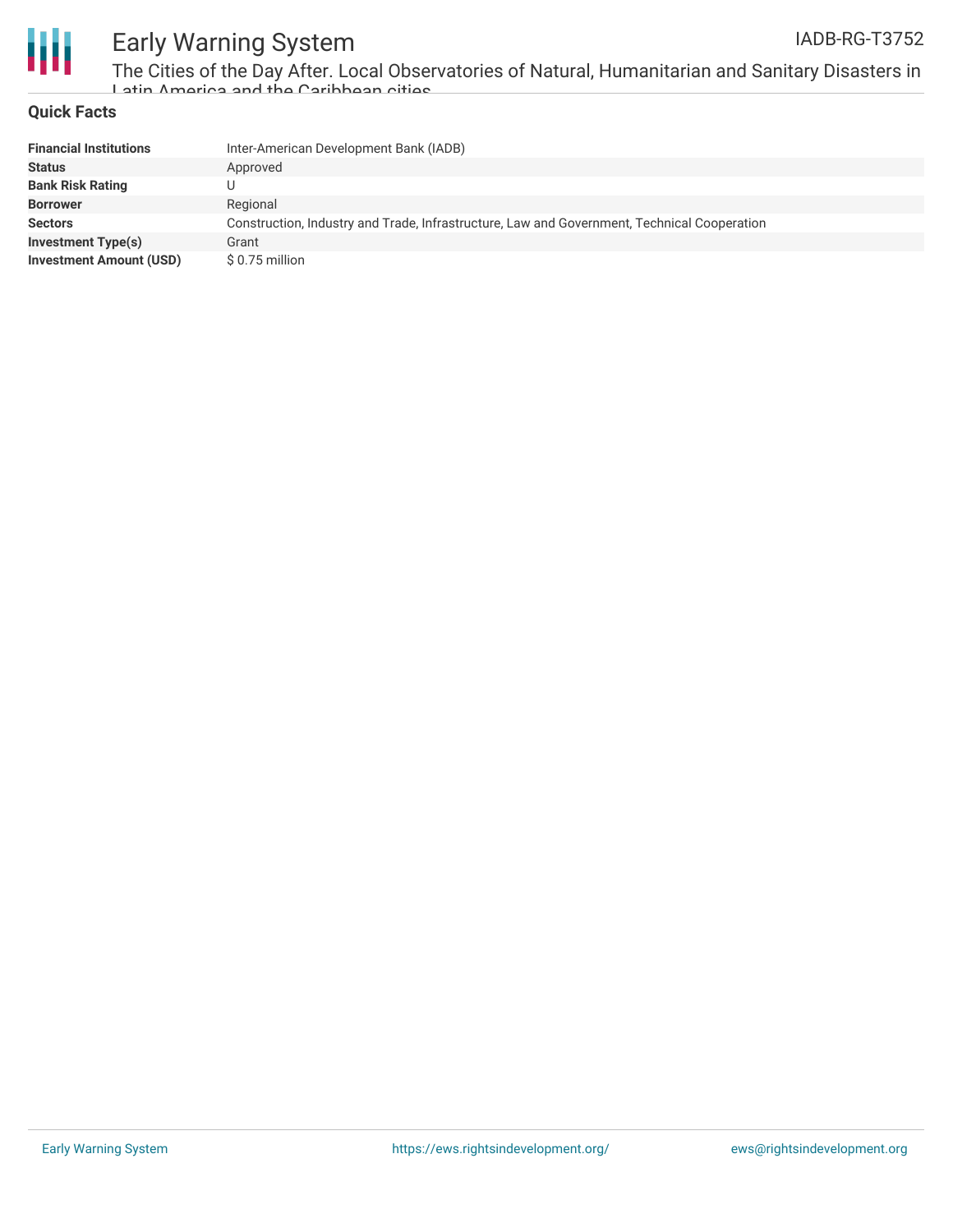

### Early Warning System

The Cities of the Day After. Local Observatories of Natural, Humanitarian and Sanitary Disasters in Latin America and the Caribbean cities

### **Project Description**

Strengthen local emergency response systems, through the installation of a network of Local Observatories for Natural, Humanitarian and Health Disasters. These Observatories will strengthen capacities at the local level in crisis situations, being reliable sources of information, providing action protocols to effectively manage the emergency and take advantage of opportunities during recovery, applying Decision Making Action Protocols (PATD for its Spanish Acronym), today with emphasis in COVID-19 but applicable to future disasters. PADT is understood as the set of city operating protocols, monitoring indicators, response strategies and crisis recovery. The RPG will pilot the installation of Observatories in at least three cities of different characteristics (intermediate, border, and metropolitan) where it will operate using PATD and will seek to generate replication mechanisms through dialogue between cities and the identification of replicating organisms in the other LAC cities.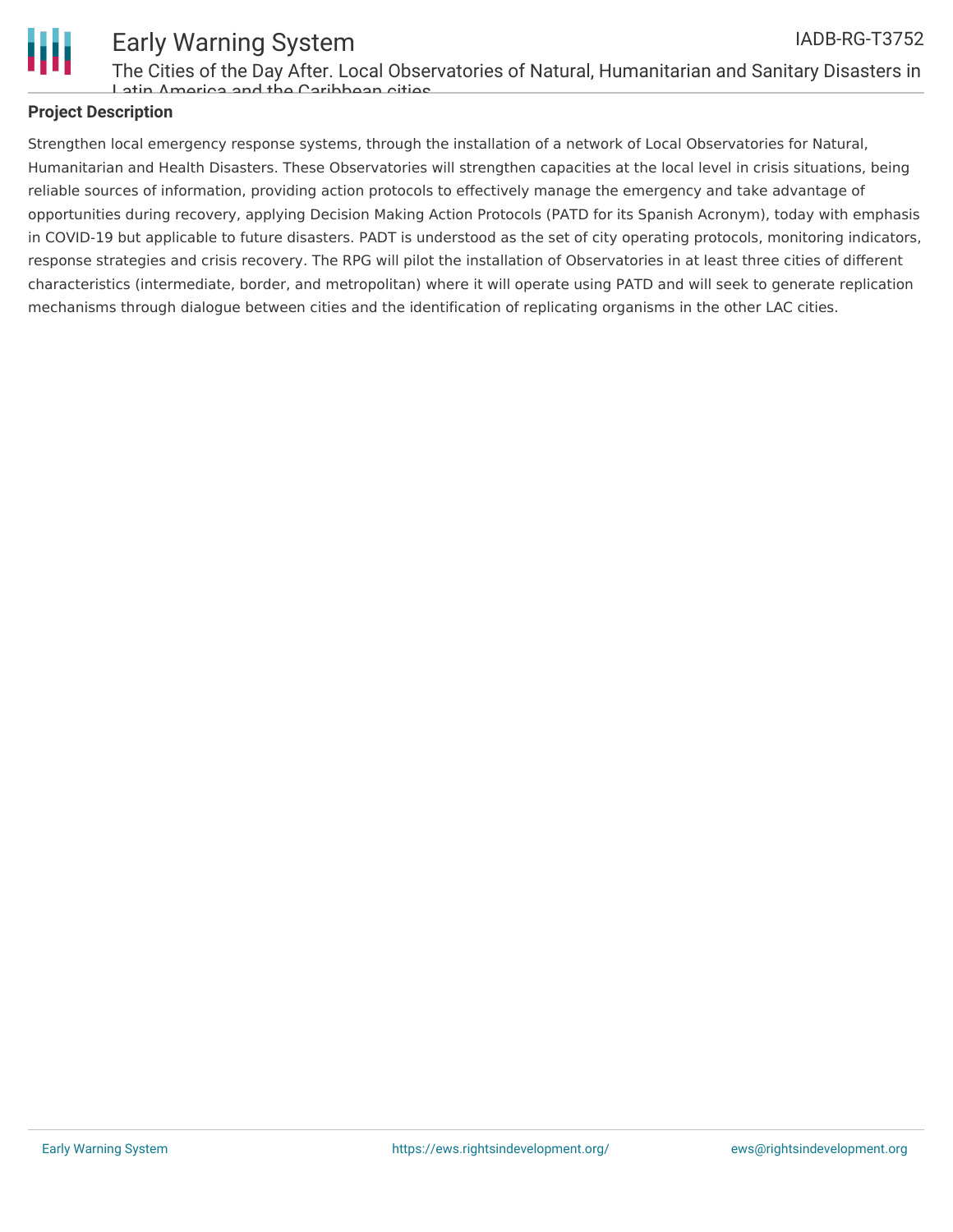



### Early Warning System

The Cities of the Day After. Local Observatories of Natural, Humanitarian and Sanitary Disasters in Latin America and the Caribbean cities

#### **Investment Description**

• Inter-American Development Bank (IADB)